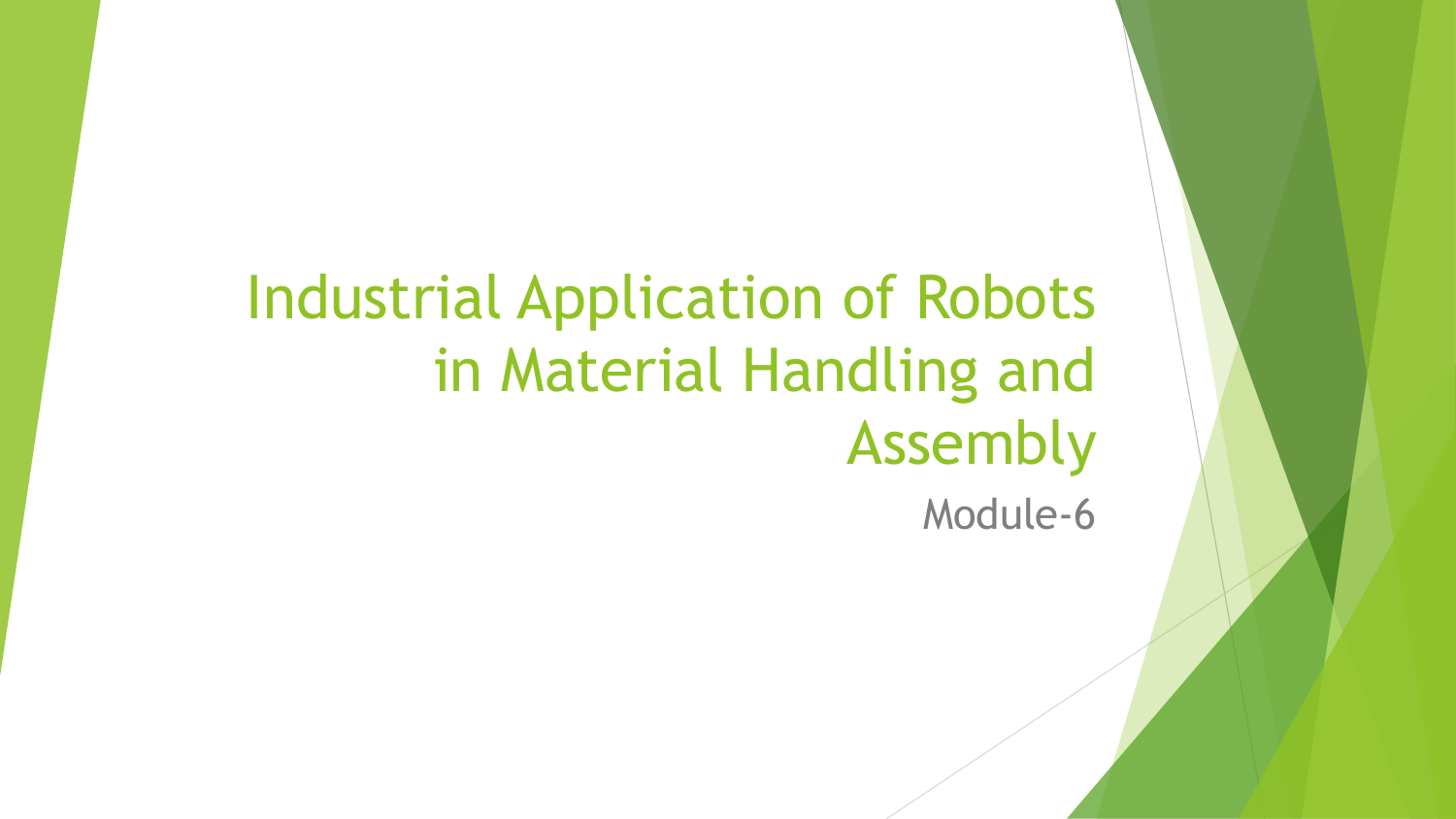## **Introduction**

A **robot** is a machine, especially one programmable by a computer capable of carrying out a complex series of actions automatically. Robots can be guided by an external control device or the control may be embedded within. Robots may be constructed on the lines of human form, but most robots are machines designed to perform a task with no regard to their aesthetics.

Robotics develops machines that can substitute for humans and replicate human actions. Robots can be used in many situations and for lots of purposes, but today many are used in dangerous environments (including inspection of radioactive materials, bomb detection and deactivation), manufacturing processes, or where humans cannot survive (e.g. in space, underwater, in high heat, and clean up and containment of hazardous materials and radiation). Robots can take on any form but some are made to resemble humans in appearance.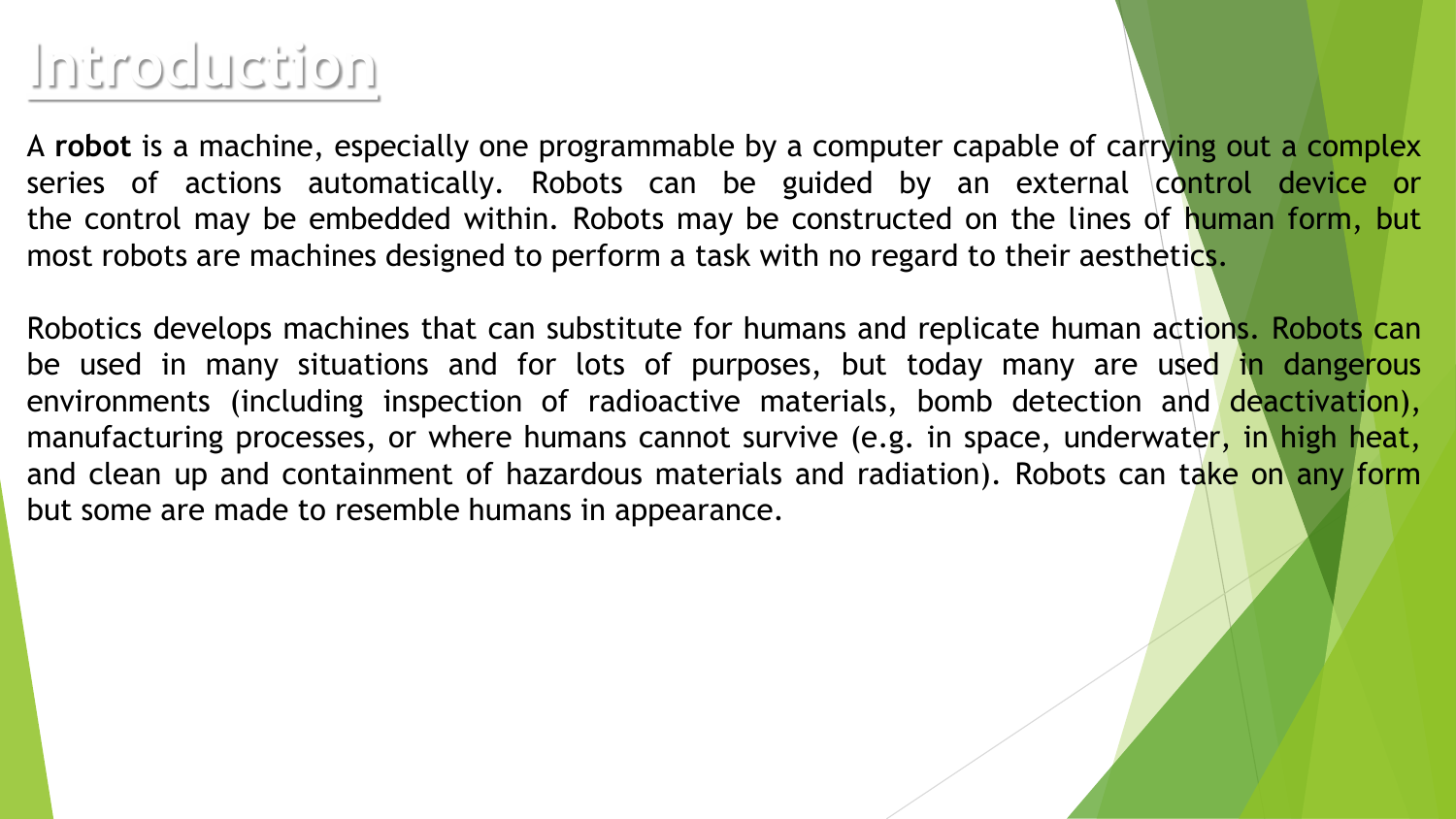# **Areas of Application of Robots**

- Outer Space
- Military
- Industry
- Health Service
- Agriculture
- Underwater
- Security and Surveillance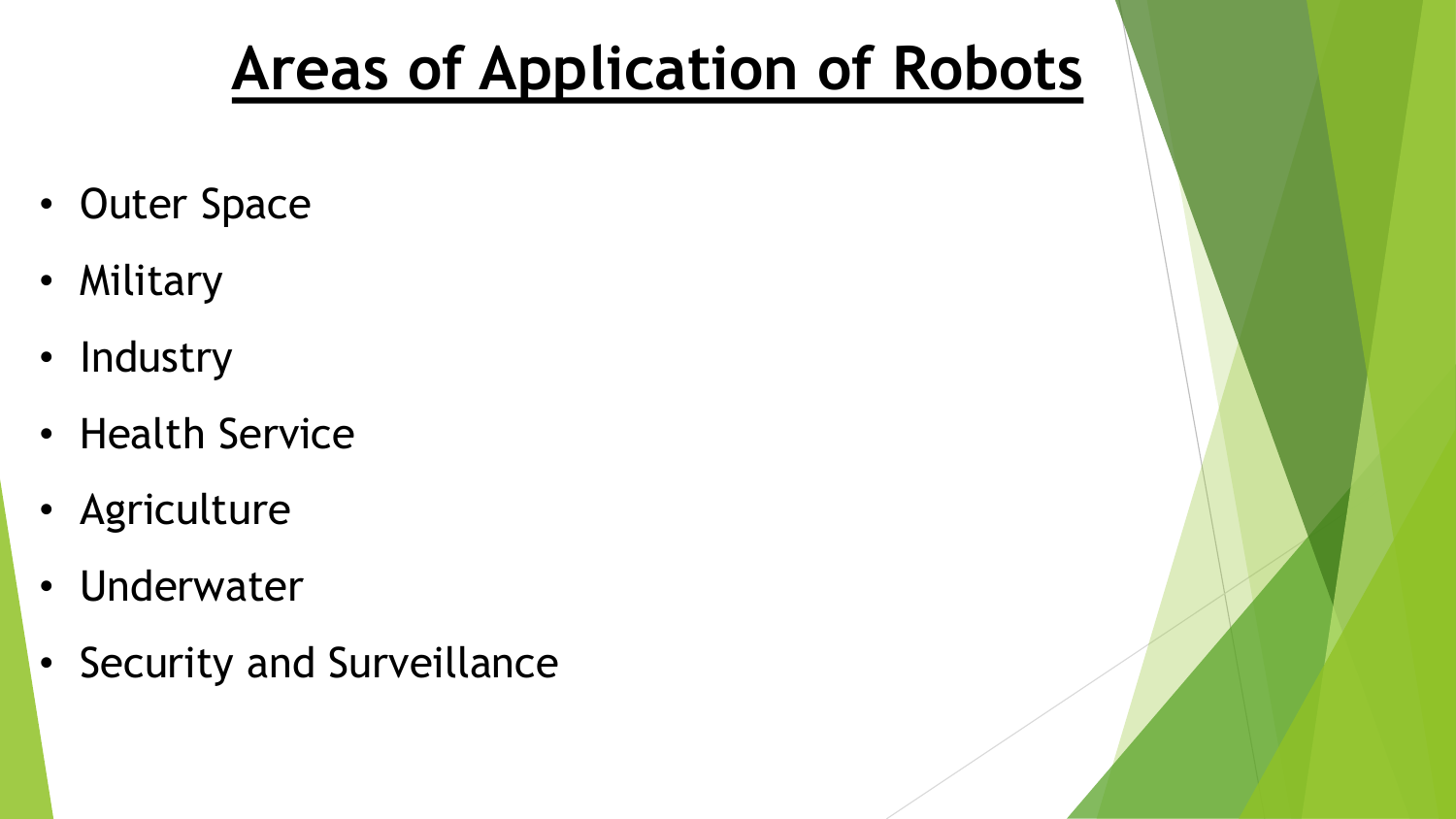# Industrial Application

An **industrial robot** is a robot system used for manufacturing. Industrial robots are automated, programmable and capable of movement on three or more axis. Typical applications of robots include welding, painting, assembly, disassembly, pick and place for printed circuit boards, packaging and labeling, palletizing , product inspection, and testing; all accomplished with

high endurance, speed, and precision. They can assist in material handling.

Some of the applications of robots in Industry are:

- **Loading and Unloading:** Robots are extensively being utilized for the loading and unloading of machines and parts in industries, thus substituting human labor and other mechanical methods. Robots possess the benefit of duplicating the designed tasks, performing accurately, and being compatible with the nearby equipment.
- **Arc Welding**: The surroundings of arc welding are unsafe for the fitness of human beings, and achievement of quality welds is difficult by manual operations. Therefore, since smooth movements provide superior welds, the use of robots for such operations is growing very rapidly. Utilization of industrial robots for arc welding is economical, and the welds are of an excellent quality.
- **Repetitive work cycle:** A second characteristic that tends to promote the use of robotics is a repetitive work cycle. If the sequence of elements in the cycle is the same, and the elements consist of relatively simple motions, a robot is usually capable of performing the work cycle with greater consistency and repeatability than a human worker. Greater consistency and repeatability are usually manifested as higher product quality than can he achieved in a manual operation.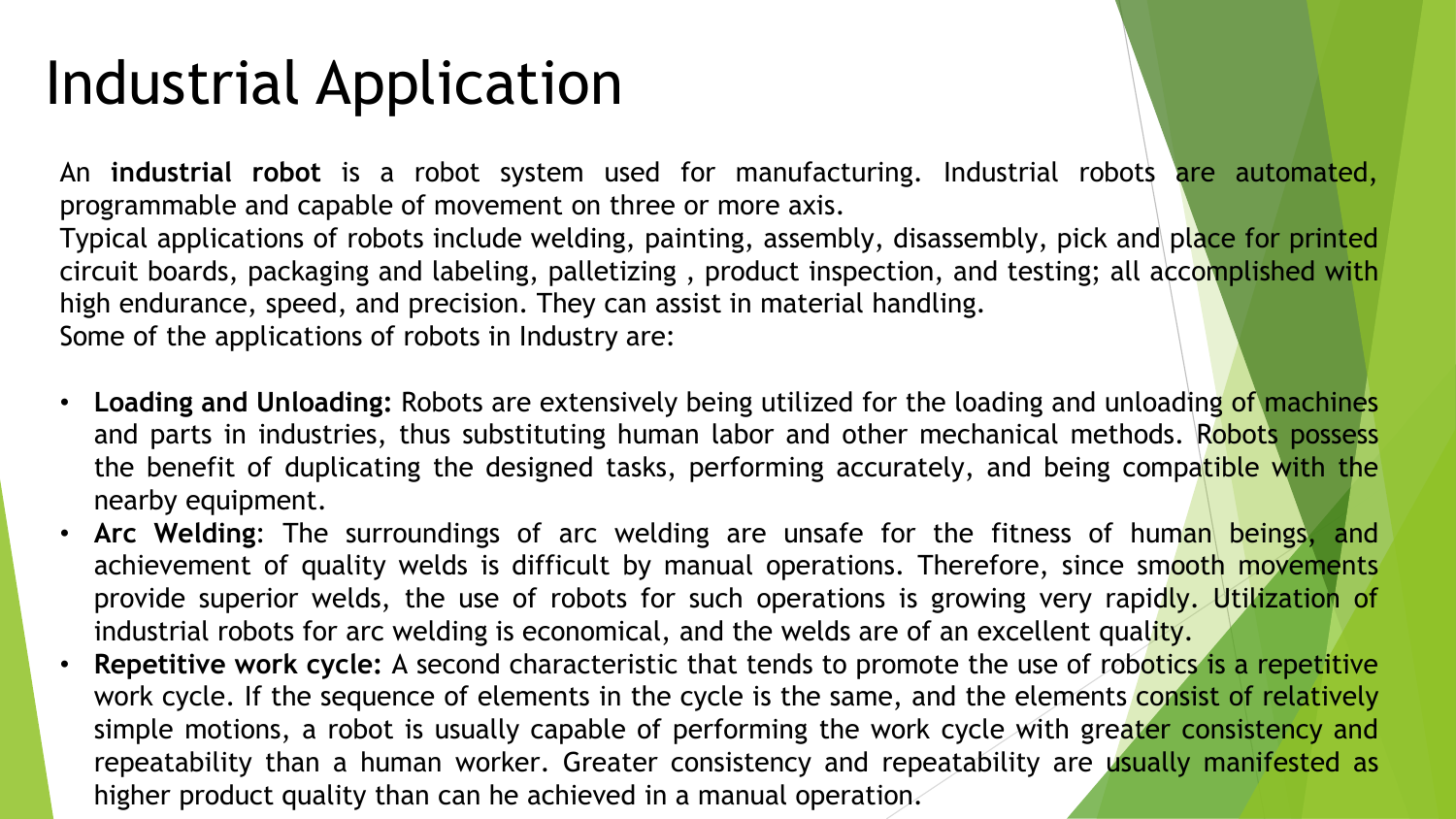- **Spot Welding**: Robots perform spot welding very accurately, with recurring operations, and are extensively being used in automotive industry. They can extend to places which normally would be difficult to reach by manual welding.
- **Painting**: It is a difficult and unhealthy operation, where hazardous fumes are released that are extremely dangerous for human beings, and in which a danger of explosion exists in the areas of operation. Furthermore, manual painting results are not consistent due to unpredictable speed of movement of the components involved in this process.
- **Investment Casting**: Investment casting requires duplication, accuracy, and uniformity in production, all of which can be achieved with employment of industrial robots.
- **Integration of Parts:** The integration of parts in various sub systems of production is an important application where robots can function more efficiently and with extra speed, thus assisting in the increase of production rate. Presently, robots are being used for tightening of bolts and nuts, placing of components in circuit boards, and a variety of other similar tasks. Logic devices are used for identification and rectification of defects or inconsistencies.
- **Hazardous work environment for humans:** When the work environment is unsafe, unhealthful, hazardous, uncomfortable, or otherwise unpleasant for humans, there is reason to consider an industrial robot for the work.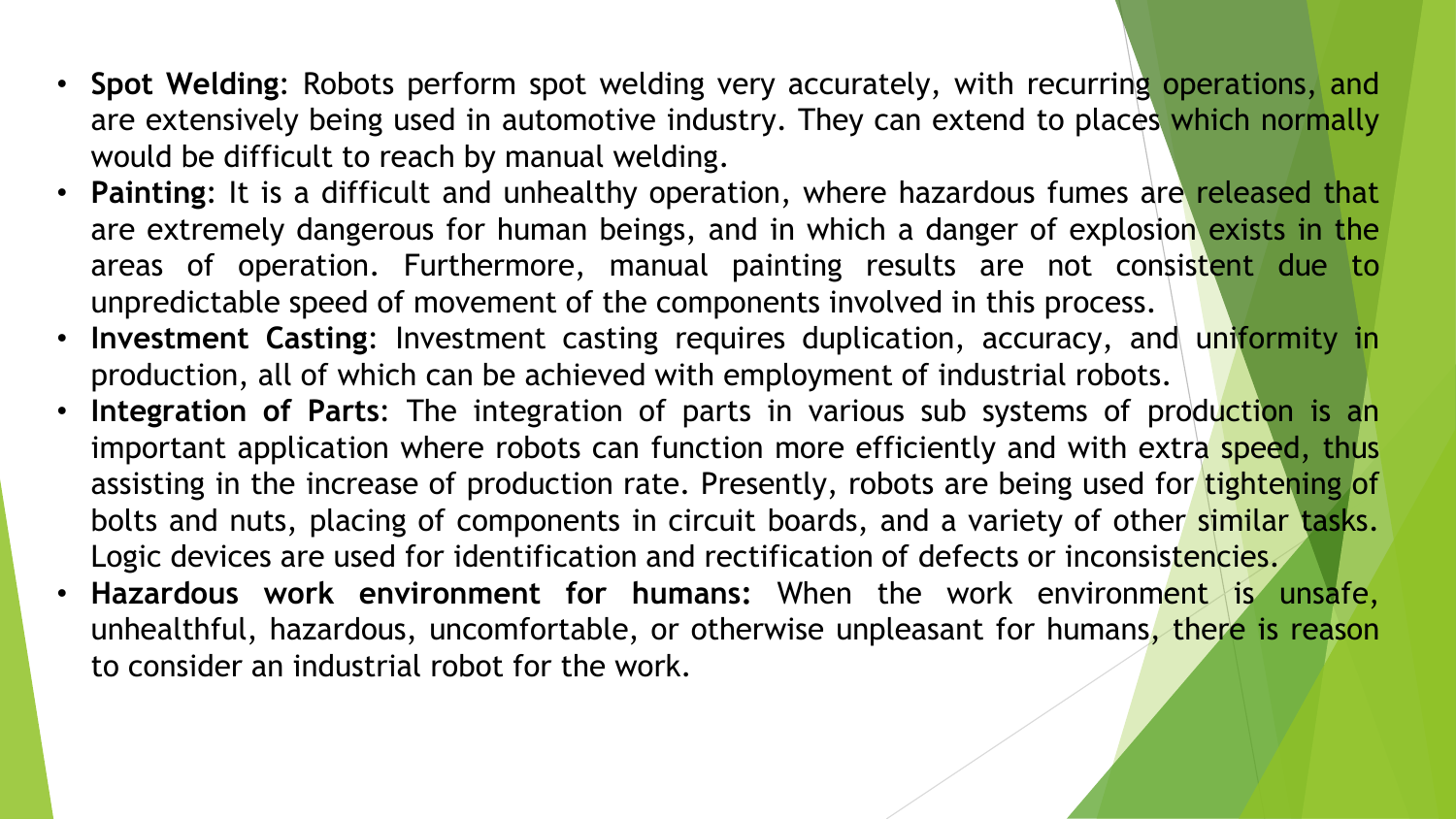

Industrial Robots being used for Automotive Manufacturing And Assembly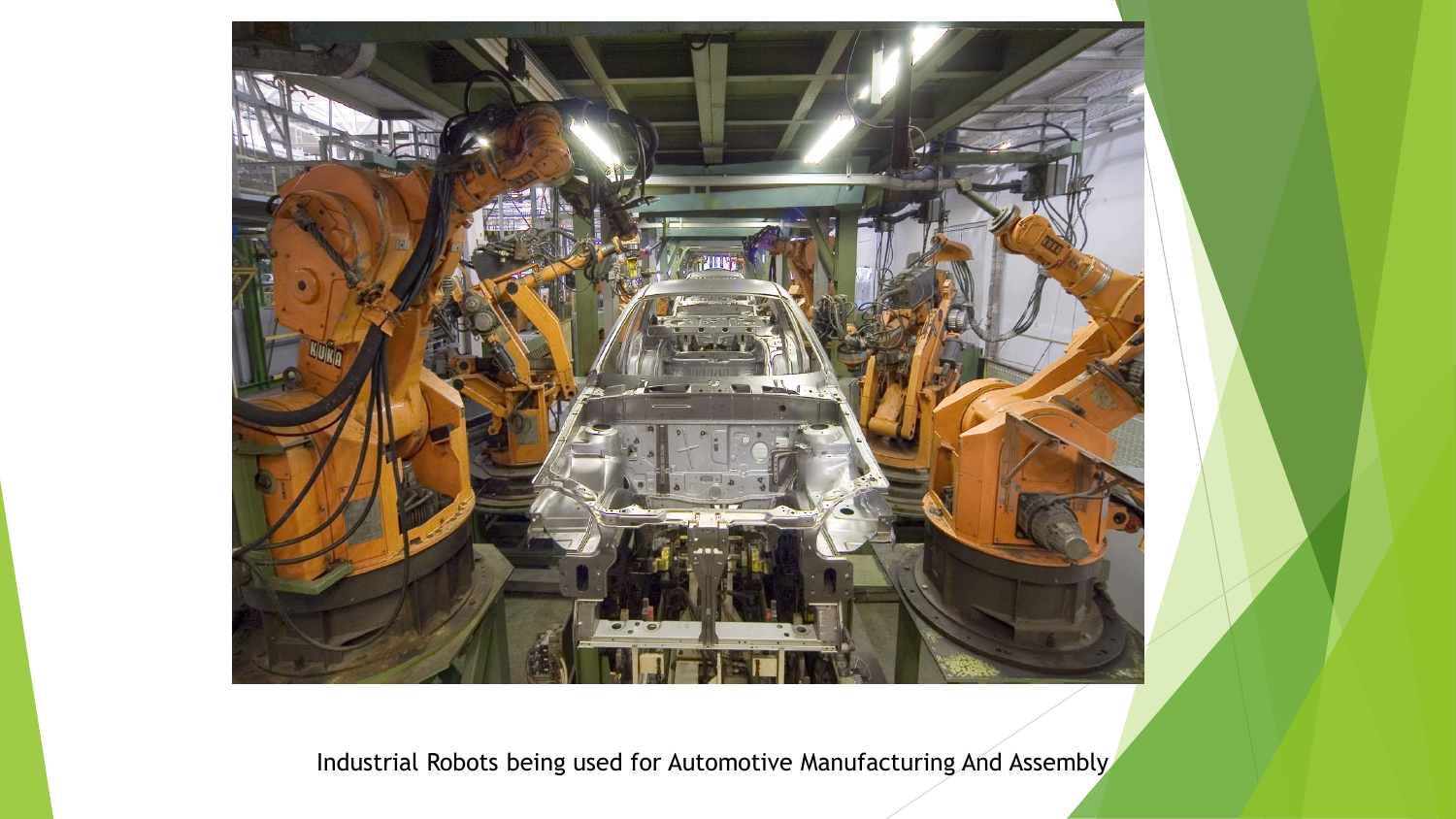### Material Handling

Material handling robots can automate some of the most tedious, dull, and unsafe tasks in a production line and is one of the easiest ways to add automation. Material handling robots enhance the efficiency of your production line and increase customer satisfaction by providing quality products in a timely manner.

The term material handling encompasses a wide variety of product movements. Part selection and transferring, palletizing, packing, and machine loading are just a few of the applications that are considered material handling.

When picking material handling equipment for your facility, you should consider payload and speed requirements, end-of-arm tooling or grippers needed, facility layout and floor-space, the type of material being handled and any additional possible production problems.

- Part transfer, a dull and tedious process, can also be injury-inducing to human workers. By adding robots to this job, human workers are kept free of the hazardous environment.
- Packaging robots are extremely flexible and easy to integrate into a workspace. Some of the advantages of packaging robots include reduced part package time, ability to lift larger packages and labor cost reduction. With the right end of arm tooling, a robot can complete any packaging process. There is a large variety of robot sizes, mounting options, payload and reach available to choose from.
- Palletizing robots can be seen in many industries including food processing, manufacturing, and shipping.
- Machine loading robots not only increase production speeds, it also protects workers from injury.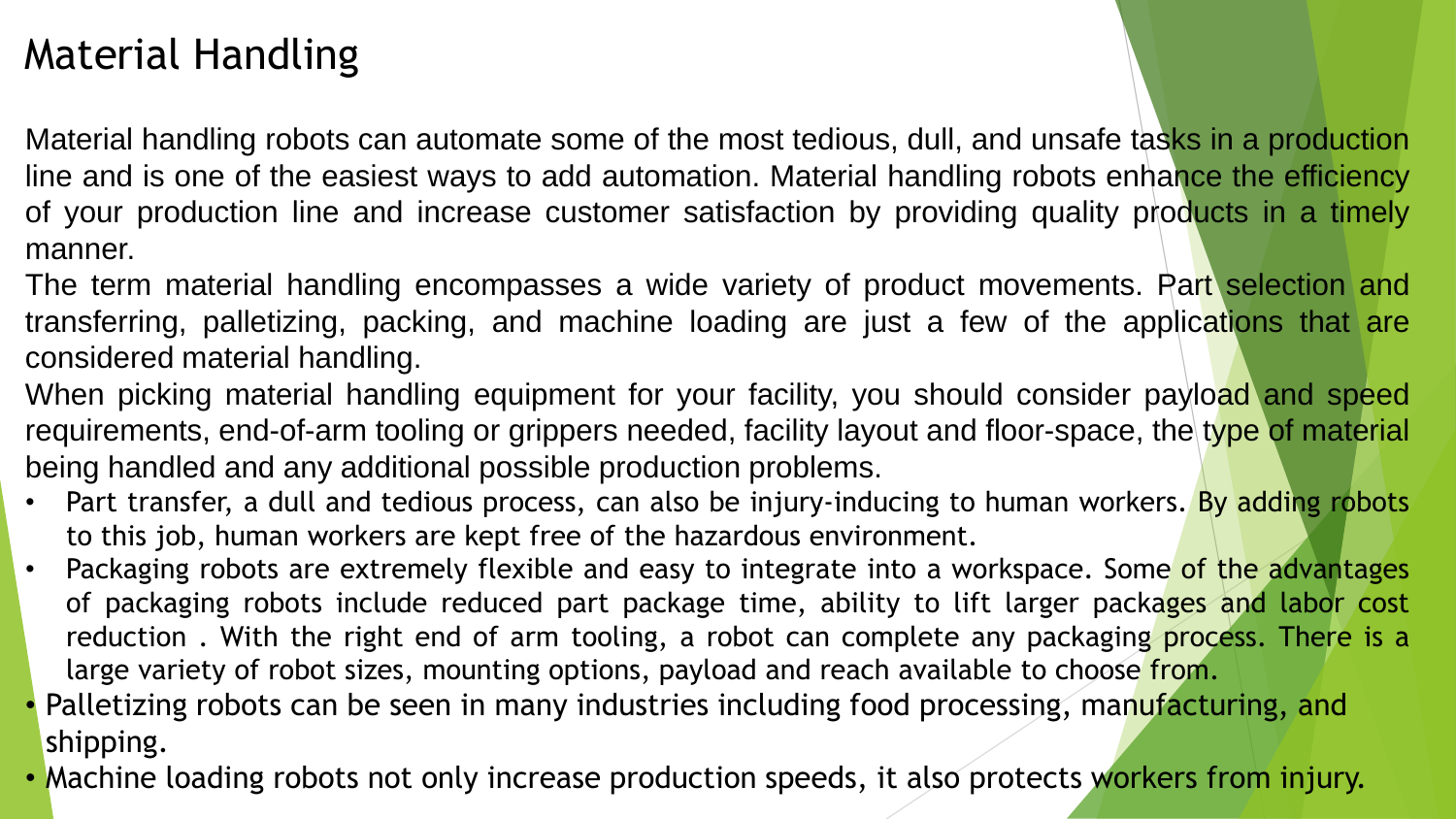**Die casting:** The robot unloads parts from the die casting machine. Peripheral operations sometimes performed by the robot include dipping the parts into a water bath for cooling.

**Plastic molding:** Plastic molding is a robot application similar to die casting. The robot is used to unload molded parts from the injection molding machine.

**Machining operations:** The robot is used to load raw blanks into the machine tool and unload finished parts from the machine. The change in shape and size of the part before and after machining often presents a problem in end effector design; and dual grippers are often used to deal with this issue. **Forging:** The robot is typically used to load the raw hot billet into the die, hold it during the forging blows, and remove it from the forge hammer. The hammering action and the risk of damage to the die or end

effector are significant technical problems. Forging and related processes are difficult as robot applications because of the severe conditions under which the robot must operate

**Press working:** Human operators work at considerable risk in sheet-metal press working operations because of the action of the press. Robots are used as substitutes for the human workers to reduce the danger. In these applications, the robot loads the blank into the press, the stamping operation is performed, and the part fails out the back of the machine into a container. In high production runs, press working operations can be mechanized by using sheet metal coils instead of individual blanks. These operations require neither humans nor robots to participate directly in the process

**Hear treating:** These are often relatively simple operations in which the robot loads and/or unloads parts from a furnace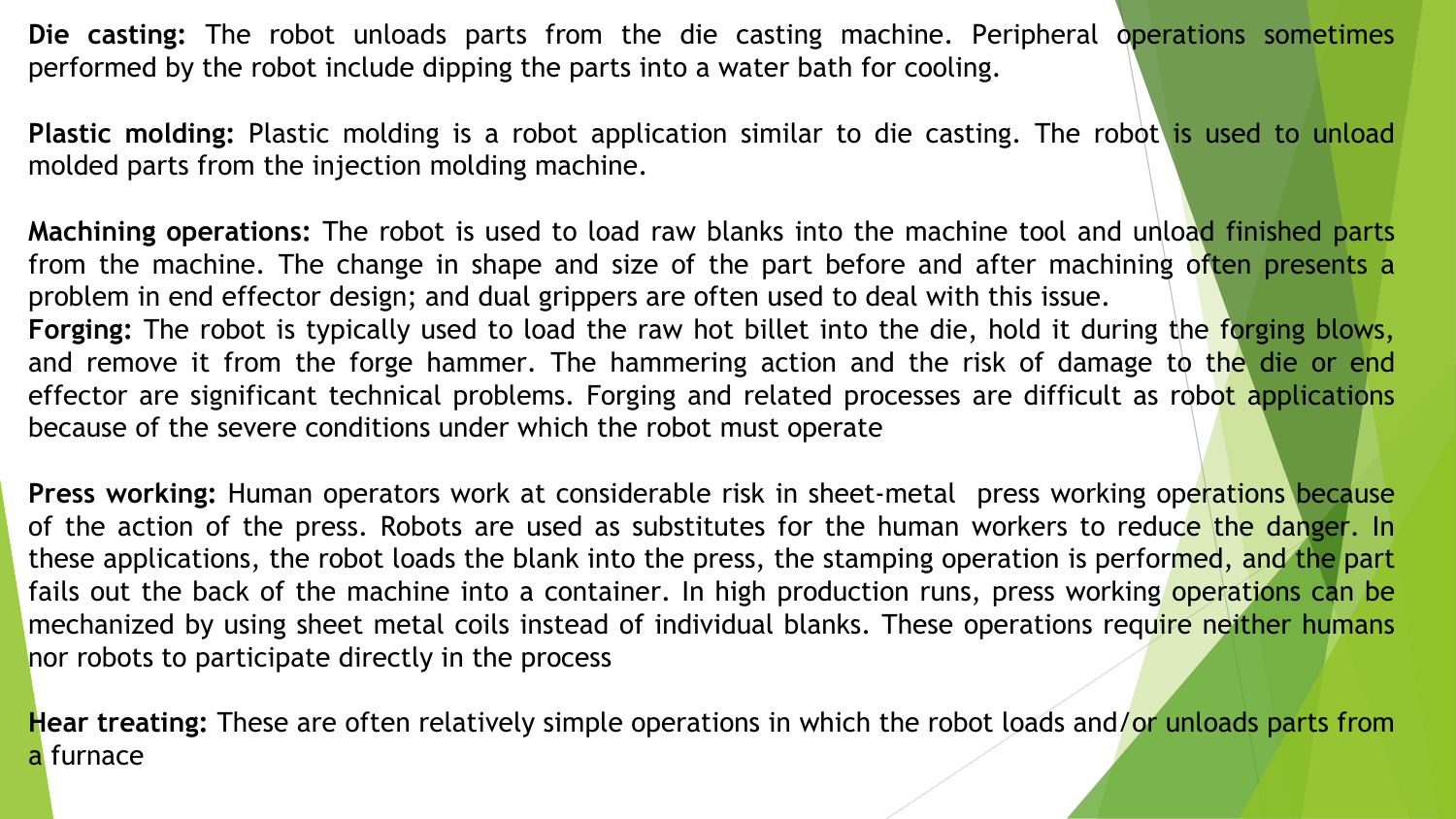

Part Selection and Transfer Robot Palletizing Robot







Packing Robots **Machine Loading Robot** Machine Loading Robot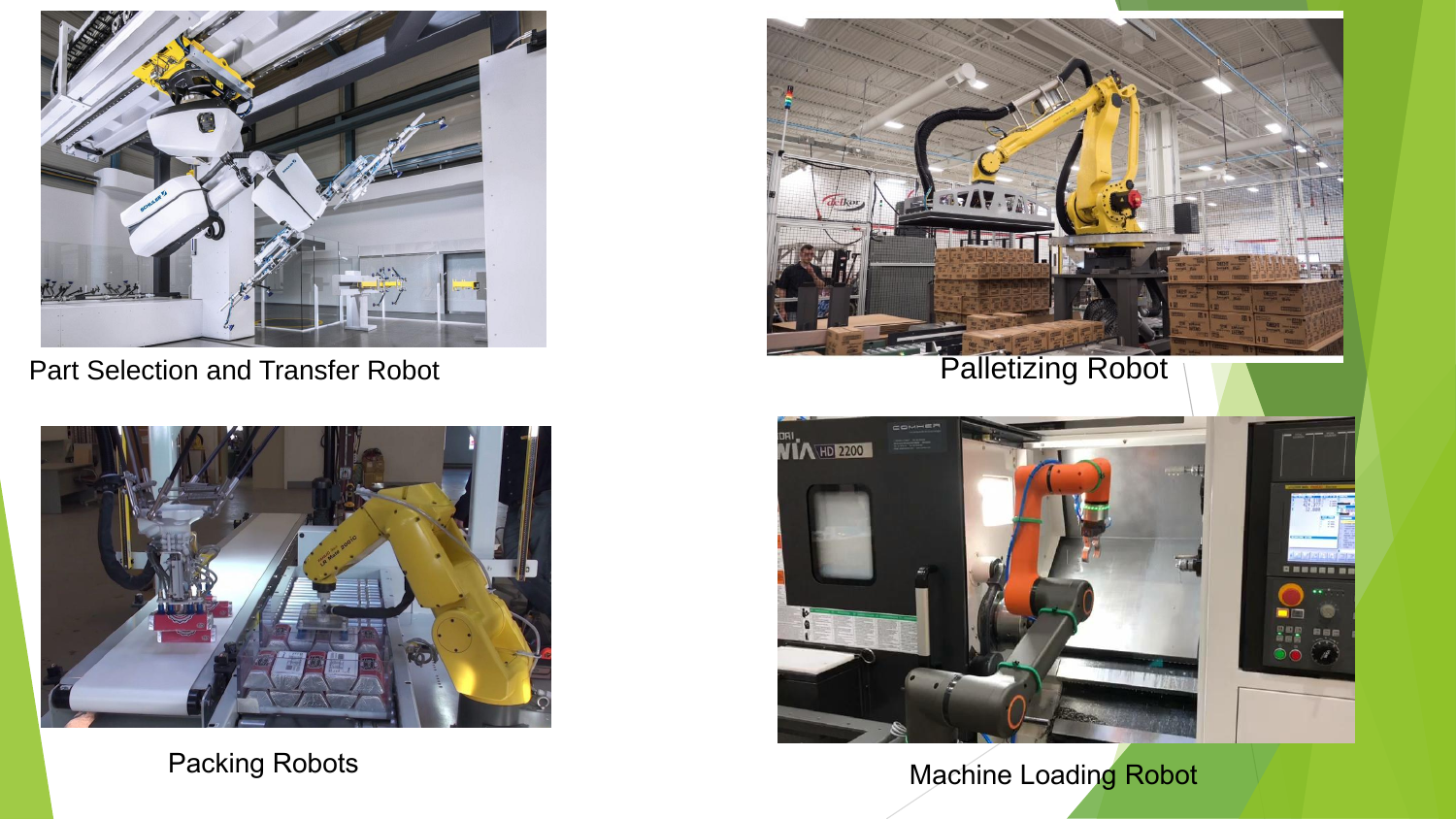## Robots in Assembly

Assembly robots are used for lean industrial processes and have expanded production capabilities in the manufacturing world. An assembly line robot can dramatically increase production speed and consistency. They also save workers from tedious and dull assembly line jobs. End of arm tooling can be customized for each assembly robot to cater to the manufacturing requirements. Additional options, like robotic vision, can also be incorporated to improve efficiency and

accuracy of part orientation or sorting identifiers.

### *Applications*

Applications for robotic assembly include automotive components, like pumps, motors and gearboxes. Computers and consumer electronics are another excellent area, as are medical devices and household appliances. Assembly robots are ideal for tasks demanding speed and precision like applying sealants and adhesives. Not only can they put together parts that are too small or intricate for a human, but they work quickly and accurately without tiring or making mistakes. They are good in applications where cleanliness is paramount, like pharmaceuticals and medical device assembly, and they aren't prone to debilitating injuries, like carpal tunnel syndrome, that come with repetitive work.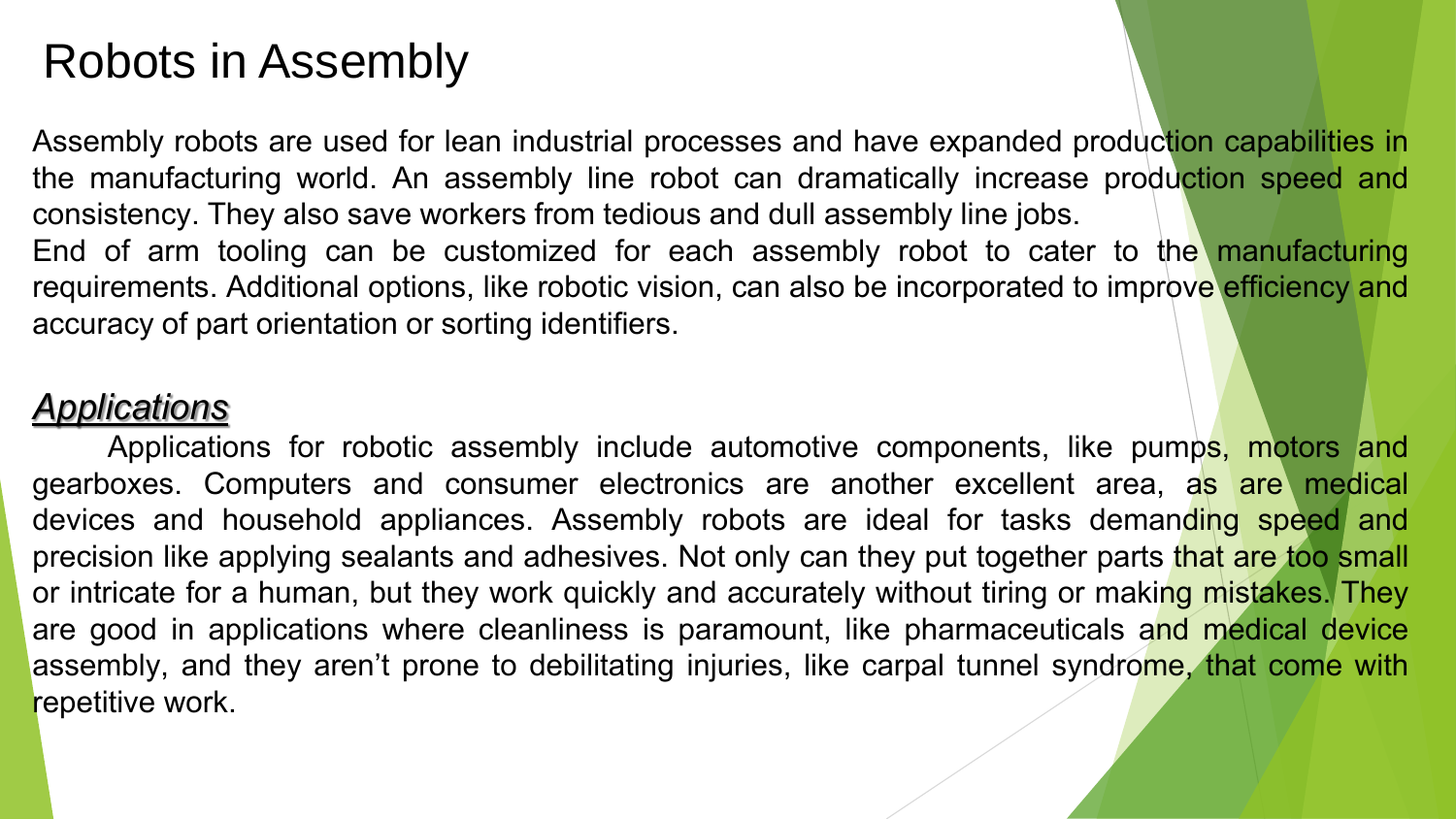### *Advantages*

#### • **Increased efficiency**

Industrial robots can complete certain tasks faster and more efficiently than humans as they are designed and built to perform them with higher accuracy. This combined with the fact they are used to automate processes which previously might have taken significantly more time and resource results in the use of industrial robots to increase the efficiency of production lines.

#### • **Improved quality**

Given their higher levels of accuracy, industrial robots can be used to produce higher quality products which result in the reduction of time required for quality control and ensures that standards of quality are adhered to.

#### • **Improved working environment**

Some tasks are deemed as too dangerous or laborious and repetitive for humans to carry out and so instead robots can perform these tasks instead. Working conditions, therefore, can be vastly improved as well as the safety within factories and production plants by introducing industrial robots.

#### • **Increased profitability**

The results of introducing industrial robots can only ensure higher profitability levels with lower cost per product as by increasing the efficiency of your process, reducing the resource and time required to complete it whilst also achieving higher quality products, introducing industrial robots save money in the long run.

#### • **Longer working hours**

As human breaks in the working day are required, distractions happen and attention spans slow. Whereas robots can work 24/7 and keep working at 100% efficiency. On average a 40% increase in the output of a production line occurs when one key person is replaced by a robot who operates the same working hours, simply because of stamina. Also, robots don't take holidays or have unexpected absences.